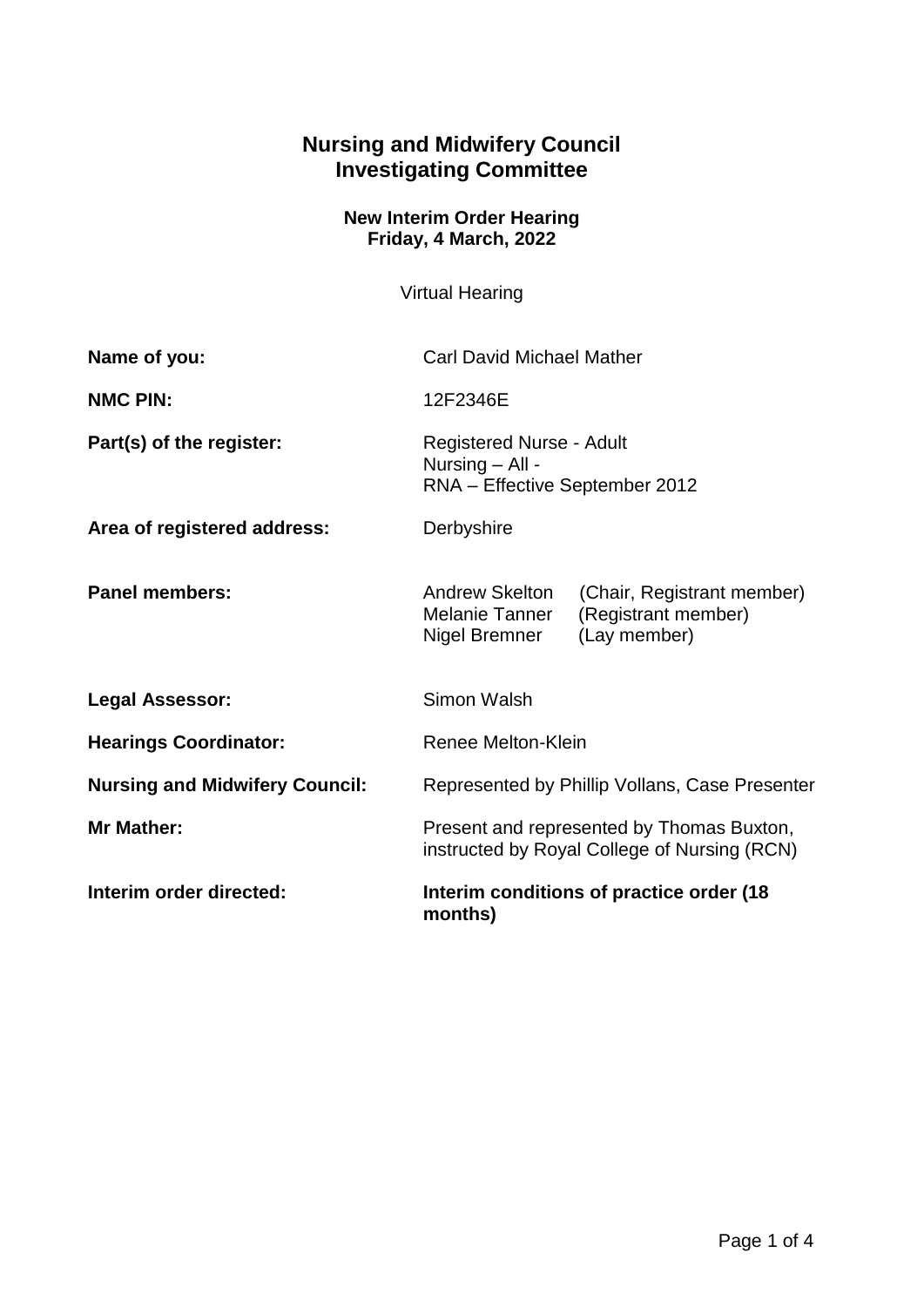## **Decision and reasons on interim order**

The panel decided to make an interim conditions of practice order for a period of 18 months.

The panel has determined that the following conditions are proportionate and appropriate:

*For the purposes of these conditions, 'employment' and 'work' mean any paid or unpaid post in a nursing, midwifery or nursing associate role. Also, 'course of study' and 'course' mean any course of educational study connected to nursing, midwifery or nursing associates.*

- *1. You must ensure that you are supervised by a registered nurse at any time you are working. Your supervision must consist of working at all times on the same shift as, but not always directly observed by, a registered nurse.*
- *2. You must meet with your line manager or supervisor at least monthly to discuss your clinical competence and performance particularly in regards to:*
	- *Medicines management and administration*
	- *Record keeping*
- *3. Before any NMC hearing or meeting, you must send a report from your line manager or supervisor commenting on your performance in those areas of practice identified in condition 2, above.*
- *4. You must keep us informed about anywhere you are working by:* 
	- *Telling your case officer within seven days of accepting or leaving any employment.*
	- *Giving your case officer your employer's contact details.*
- *5. You must keep us informed about anywhere you are studying by:*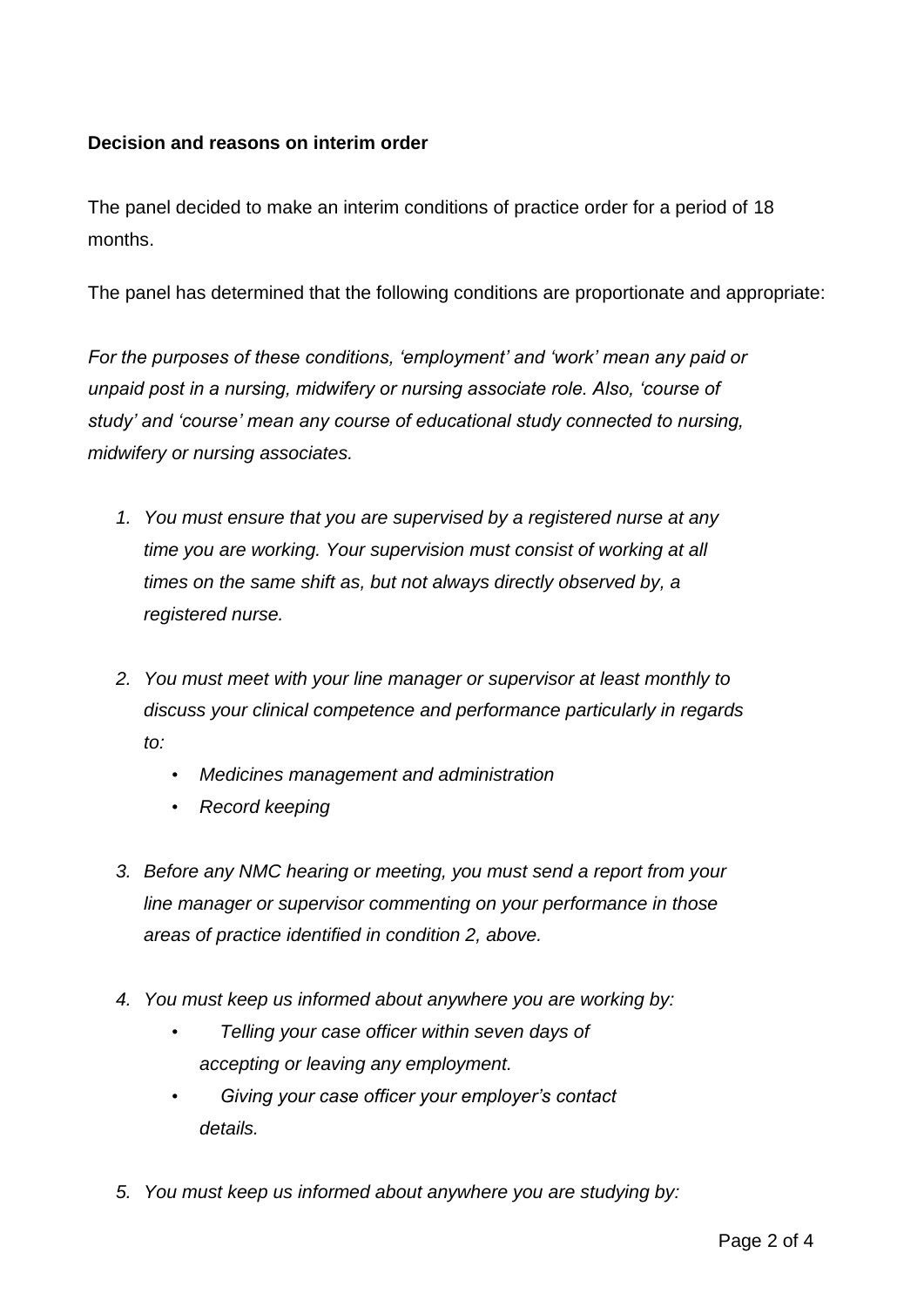- *Telling your case officer within seven days of accepting any course of study.*
- *Giving your case officer the name and contact details of the organisation offering that course of study.*
- *6. You must immediately give a copy of these conditions to:* 
	- *Any organisation or person you work for.*
	- *Any agency you apply to or are registered with for work.*
	- *Any employers you apply to for work (at the time of application).*
	- *Any establishment you apply to (at the time of application), or with which you are already enrolled, for a course of study.*
- *7. You must tell your case officer, within seven days of your becoming aware of:*
	- *Any clinical incident you are involved in.*
	- *Any investigation started against you.*
	- *Any disciplinary proceedings taken against you.*
- *8. You must allow your case officer to share, as necessary, details about your performance, your compliance with and / or progress under these conditions with:*
	- *Any current or future employer.*
	- *Any educational establishment.*

Unless your case has already been concluded, this interim order must be reviewed before the end of the next six months and every six months thereafter. Additionally, you or the Nursing and Midwifery Council (NMC) may ask for the interim order to be reviewed if any new evidence becomes available that may be relevant to the interim order.